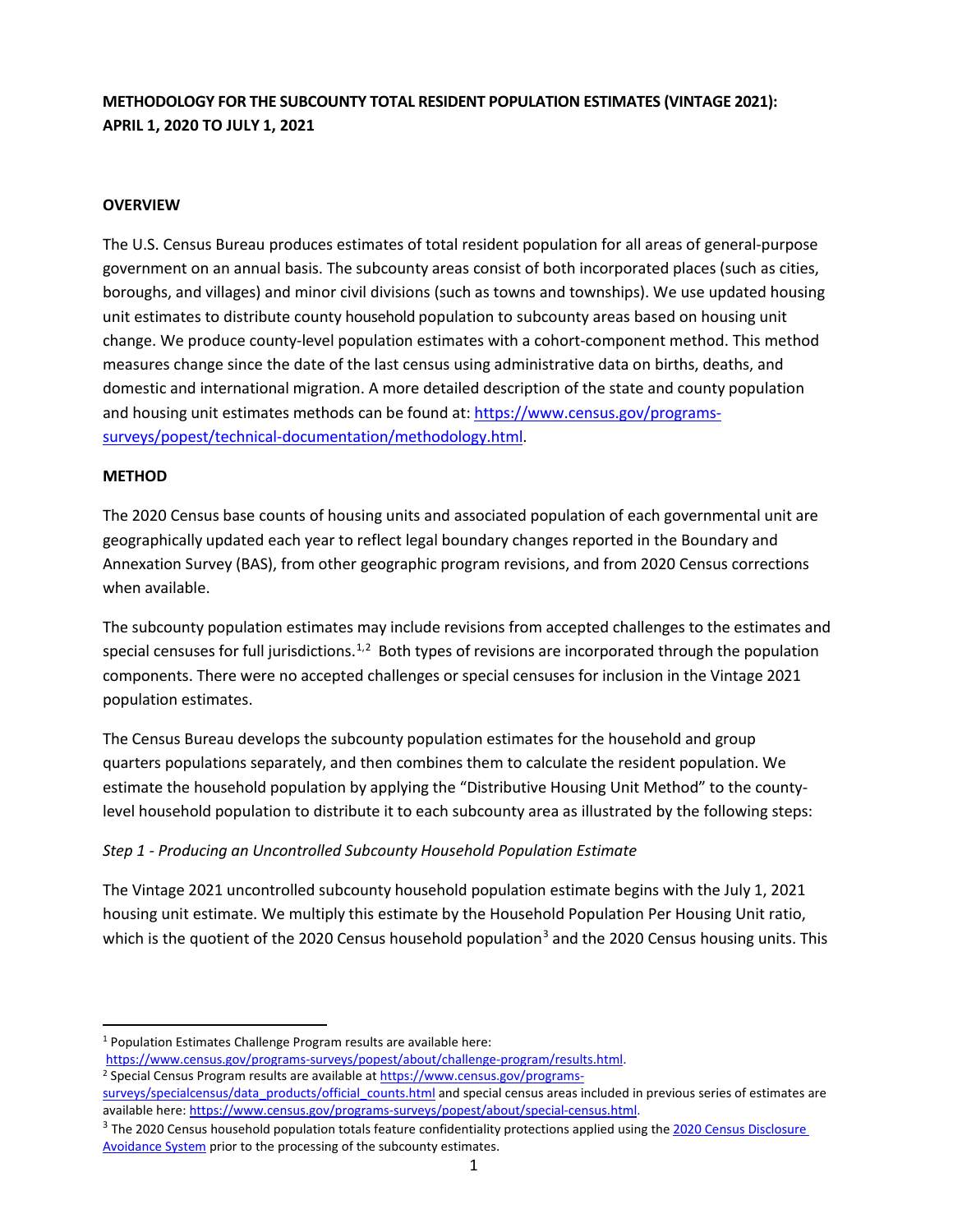produces the final uncontrolled population estimate.<sup>[4](#page-1-0)</sup>

### *Step 2 - Producing a Controlled Subcounty Household Population Estimate*

We then control the subcounty estimates of household population from Step 1 so that they sum to the published county totals. To do this, we divide the 2021 county-level household population estimate by the sum of the uncontrolled subcounty household population estimates within the county. We multiply this adjustment or "rake factor" by the uncontrolled subcounty household population estimates calculated in Step 1. This calculation produces the controlled subcounty household population estimate. We round this controlled estimate using a variation of the greatest mantissa methodology.<sup>[5](#page-1-1)</sup>

## *Step 3 – Estimating the Group Quarters Population*

The group quarters (GQ) component of the total estimate is a combination of persons residing in institutional facilities and non-institutional facilities.

The institutional facilities include four types:

- Correctional facilities
- Juvenile facilities
- Nursing homes
- Other institutional group quarters.

The non-institutional facilities include three types:

- College dormitories
- Military barracks
- Other non-institutional group quarters.

In a typical year, we would use GQ population data from two sources to estimate subcounty populations:

- 2020 Census counts of the GQ population by facility type for each subcounty area, including any post-2020 additions to the GQ population when available, and
- A time series of individual group quarters records from the Group Quarters Report (GQR) that the Population Estimates Program (PEP) prepares based upon annual updates from state representatives of the Federal-State Cooperative for Population Estimates (FSCPE).

These two sets of GQ population data would be used to derive a time series of GQ population through the following process:

Part 1 – Aggregate the GQ population from the 2020 Census to the subcounty level by the seven facility types.

<span id="page-1-0"></span><sup>4</sup> We apply a national-level Household Population Per Housing Unit ratio to new housing estimates in areas with zero values for population or housing as of the 2020 Census.

<span id="page-1-1"></span> $5$  Greatest mantissa rounding subtracts the integer values from the controlled total and then adds ones, one row at a time (i.e., smallest geographic parts within county) until the rounded total reaches the controlled total.